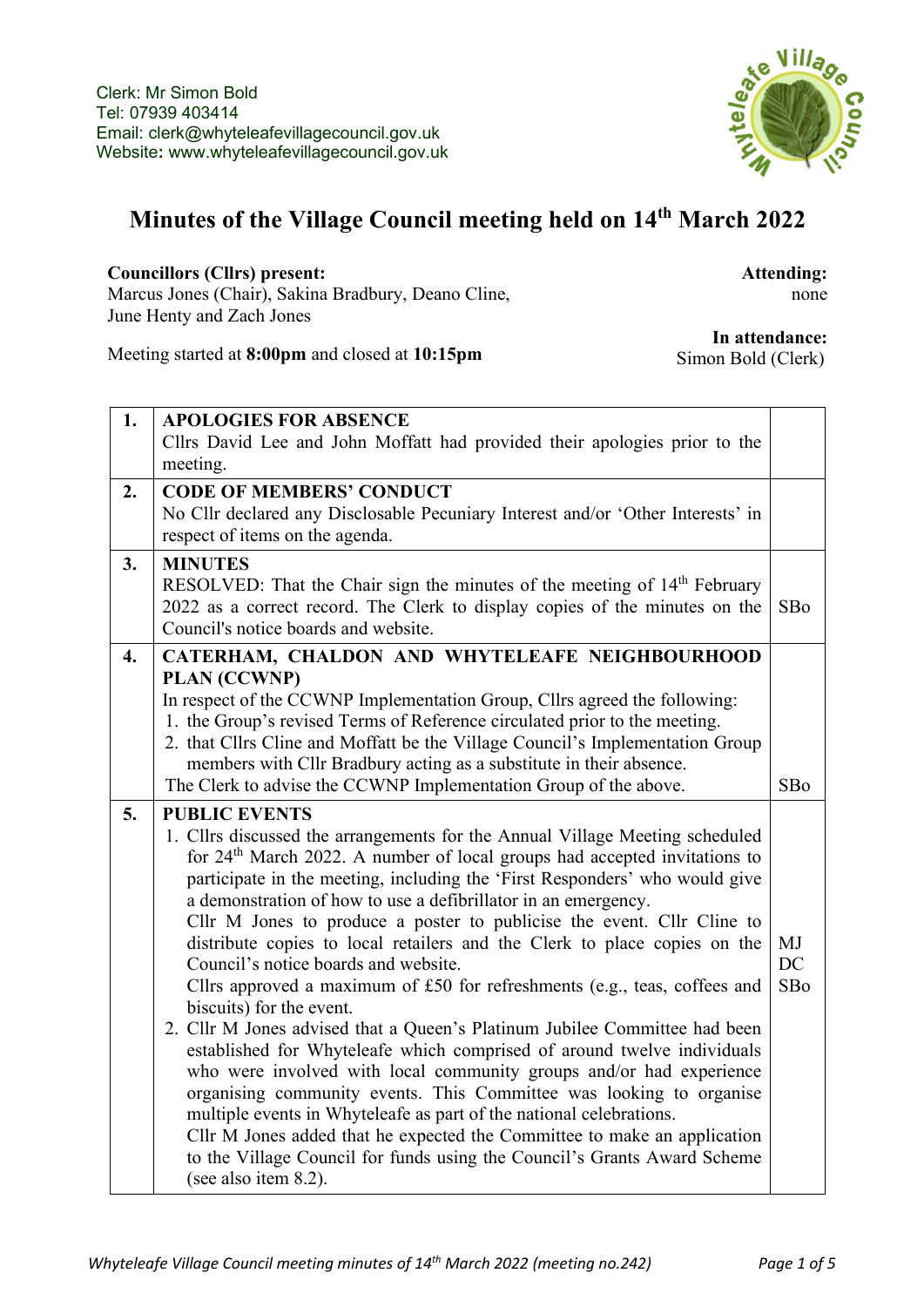

| 6. | <b>ENVIRONMENTAL</b><br><b>ENHANCEMENTS,</b><br><b>APPEARANCE</b><br><b>AND</b>                                                                                                                                                                                                                                                                                                                                                                                                                                                                                                                                                                                                                                                                                                                                                                                                                                                                                                                                                                                                                                                                                                                                                                                                                                                                                                                                                                                                                                                                                                                                                                                                                                                                                           |     |  |  |
|----|---------------------------------------------------------------------------------------------------------------------------------------------------------------------------------------------------------------------------------------------------------------------------------------------------------------------------------------------------------------------------------------------------------------------------------------------------------------------------------------------------------------------------------------------------------------------------------------------------------------------------------------------------------------------------------------------------------------------------------------------------------------------------------------------------------------------------------------------------------------------------------------------------------------------------------------------------------------------------------------------------------------------------------------------------------------------------------------------------------------------------------------------------------------------------------------------------------------------------------------------------------------------------------------------------------------------------------------------------------------------------------------------------------------------------------------------------------------------------------------------------------------------------------------------------------------------------------------------------------------------------------------------------------------------------------------------------------------------------------------------------------------------------|-----|--|--|
|    | <b>AMENITY</b><br>Cllr Bradbury asked that Cllrs consider her proposals with respect to either<br>replacing or painting some of the railings around the centre of Whyteleafe. She<br>had handed around details of indicative costs prior to the start of the meeting<br>and Cllr M Jones had also provided a list of key information required to take<br>discussions forward.<br>Cllrs reviewed the information provided and expressed their appreciation to Cllr<br>Bradbury for all her efforts to bring this proposal forward. To this end, it was<br>agreed that financial information needed to be clearly set out using a<br>spreadsheet (or table of figures) accompanied by a short-written summary<br>setting out key information (the format for proposals had previously been<br>discussed and agreed at the $7th$ January 2022 meeting, item 7.3). Cllr Bradbury<br>to continue with her research helped, where necessary, by the Clerk and to bring<br>back a proposal to a future meeting.<br>Cllr Bradbury also raised an idea to plant an orchard at Whyteleafe Recreation<br>Ground as part of the commemorations for the Queen's Platinum Jubilee. The<br>Clerk reminded Cllrs of a future site meeting with Tandridge District Council<br>(TDC) and other stakeholders at the Recreation Ground which had been<br>arranged in accordance with discussions at the February Council meeting. Cllr<br>Z Jones confirmed that he was unable to attend and Cllr Lee was now doubtful<br>but Cllr Bradbury was available and Cllr M Jones agreed to join – this would<br>enable details of tree planting, amongst other things, to be discussed in greater<br>detail with TDC.<br>Cllrs felt that a follow-up meeting of the Council before the end of March |     |  |  |
|    | would enable a tree planting proposal, prepared by Cllr Bradbury, to be<br>considered (see also item 12).                                                                                                                                                                                                                                                                                                                                                                                                                                                                                                                                                                                                                                                                                                                                                                                                                                                                                                                                                                                                                                                                                                                                                                                                                                                                                                                                                                                                                                                                                                                                                                                                                                                                 | SBr |  |  |
|    | Cllr Cline temporarily left the meeting during item 6.                                                                                                                                                                                                                                                                                                                                                                                                                                                                                                                                                                                                                                                                                                                                                                                                                                                                                                                                                                                                                                                                                                                                                                                                                                                                                                                                                                                                                                                                                                                                                                                                                                                                                                                    |     |  |  |
| 7. | <b>COMMUNITY RESILIENCE</b><br>Cllr M Jones provided a verbal progress report with respect to local Emergency<br>Response Plans. A meeting of local Parish Council chairs had recently taken<br>place at which he had reported the problems encountered trying to have a large<br>tree (and damaged lighting column) cleared by SCC from the highway on<br>Whyteleafe Hill during widespread storms. Both TDC and Surrey County<br>Council (SCC) Cllr Becky Rush had agreed to review the circumstances and<br>provide feedback that could help inform and improve the effectiveness of the<br>Plans currently waiting approval. Cllr M Jones to provide further news, when it<br>happens, and to present a Plan for approval at a future meeting.                                                                                                                                                                                                                                                                                                                                                                                                                                                                                                                                                                                                                                                                                                                                                                                                                                                                                                                                                                                                                        | MJ  |  |  |
| 8. | <b>FINANCE</b><br>1. Cllrs approved the Council's current List of Assets that had been circulated<br>by the Clerk prior to the meeting.<br>2. Cllrs agreed the terms of the Council's Grant Award Scheme for 2022/23<br>and that any application with respect to the Queen's Platinum Jubilee must<br>be submitted to the Council by the 31 <sup>st</sup> March and that any other<br>application(s), in relation to the first half of the year, must be made by $30th$                                                                                                                                                                                                                                                                                                                                                                                                                                                                                                                                                                                                                                                                                                                                                                                                                                                                                                                                                                                                                                                                                                                                                                                                                                                                                                   |     |  |  |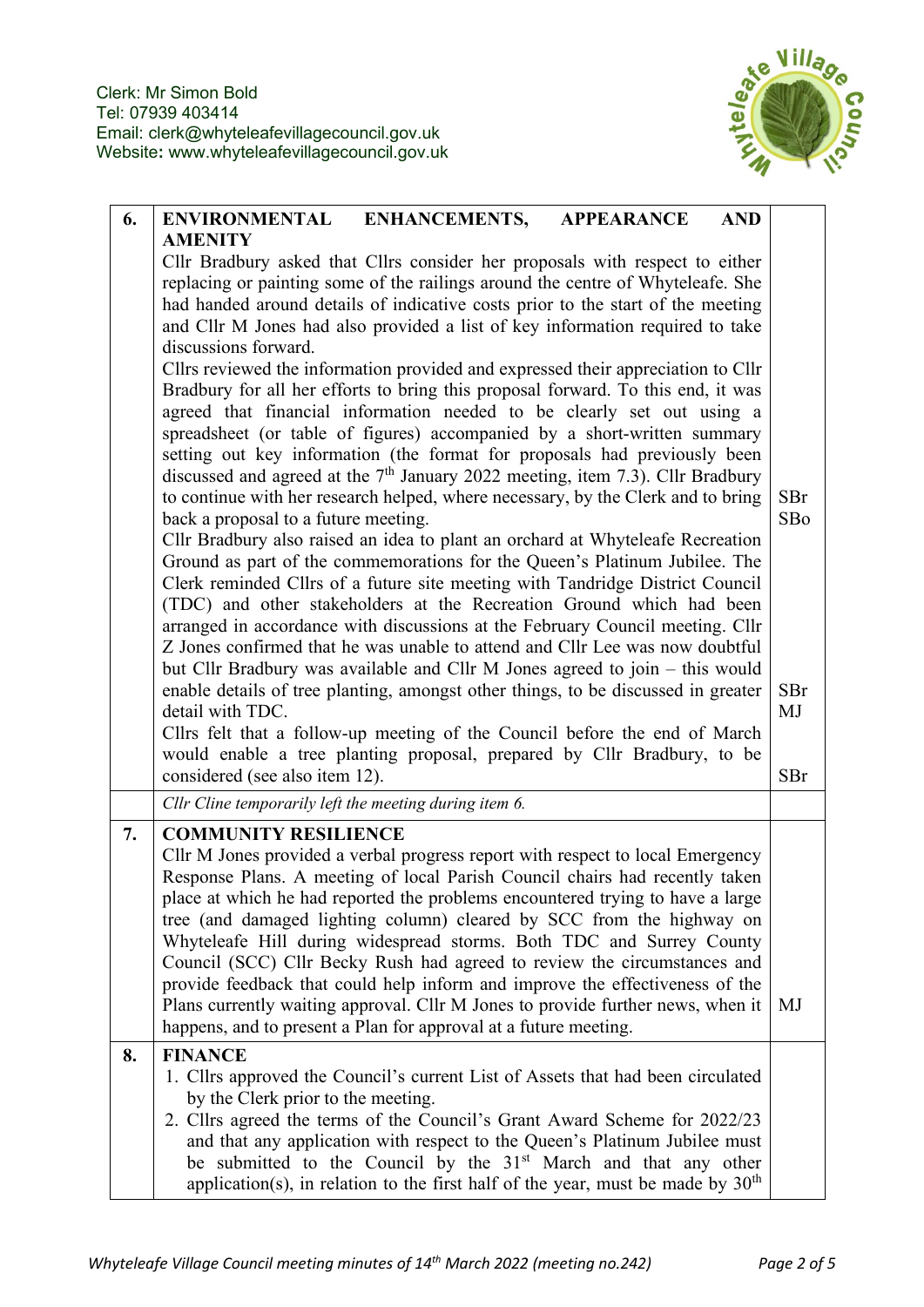

|     | April 2022. The Clerk to place a copy of the updated application form on the<br>Council's website and add a promotional poster to the Council's<br>noticeboards.                                                                                                                                                                                                                                            | SBo |  |  |  |  |
|-----|-------------------------------------------------------------------------------------------------------------------------------------------------------------------------------------------------------------------------------------------------------------------------------------------------------------------------------------------------------------------------------------------------------------|-----|--|--|--|--|
|     | Cllr Z Jones requested that any grant awards made during the coming year in                                                                                                                                                                                                                                                                                                                                 |     |  |  |  |  |
|     | respect of the Queen's Platinum Jubilee be separately recorded for the sake<br>of clarity. The Clerk to format financial reports for 2022/23 accordingly.                                                                                                                                                                                                                                                   |     |  |  |  |  |
|     | 3. The Clerk had circulated, prior to the meeting, details of the National Salary<br>Awards effective 1st April 2021. He advised that, as a result, back-dated pay<br>would be calculated prior to the next Council meeting.                                                                                                                                                                                |     |  |  |  |  |
|     | Cllr Z Jones reconciled the Council's Financial Statement 2021-22 as at 28                                                                                                                                                                                                                                                                                                                                  |     |  |  |  |  |
|     | February 2022 with copies of the Council's bank account and Public Sector                                                                                                                                                                                                                                                                                                                                   |     |  |  |  |  |
|     | Deposit Fund statements for the Clerk to file and present to the auditors.                                                                                                                                                                                                                                                                                                                                  |     |  |  |  |  |
| 9.  | <b>TRANSPORT AND HIGHWAYS</b>                                                                                                                                                                                                                                                                                                                                                                               |     |  |  |  |  |
|     | The Clerk provided a summary of the comments he had received from County<br>Cllr Jeffrey Gray in respect of a number of ongoing highways matters specific<br>to Whyteleafe.                                                                                                                                                                                                                                 |     |  |  |  |  |
|     | The Clerk to submit two questions to the next Tandridge Local Committee<br>seeking the addition of a dedicated disabled car park space to the row of on-<br>street parking spaces adjacent to the Post Office in central Whyteleafe, and also<br>to request a review of pedestrian safety at the crossing point on the A22 nearest<br>the junction with Station Road.                                       | SBo |  |  |  |  |
|     | Cllrs requested that the County Cllr Gray consider, in conjunction with<br>Highways Officers, the feasibility of: bollards on the pavement outside the<br>Tesco store on the A22 to deter on-street parking at this location; one or two<br>bollards on the pavement at the controlled crossing in central Whyteleafe (to<br>deter vehicles driving up onto the pavement) and to investigate how the gulley |     |  |  |  |  |
|     | clearance regime could be improved in flood-prone areas of Whyteleafe. The<br>Clerk to write to the County Cllr Gray on this basis.                                                                                                                                                                                                                                                                         | SBo |  |  |  |  |
|     | Cllr Cline to contact the Caterham Flood Action Group for information about<br>the drain and gulley clearance regime in flood prone areas of Caterham Hill and<br>to report back with his findings.                                                                                                                                                                                                         | DC  |  |  |  |  |
|     | Cllr Cline provided a brief summary of news from the East Surrey Transport                                                                                                                                                                                                                                                                                                                                  |     |  |  |  |  |
|     | Committee and agreed to circulate the minutes of their $9th$ March meeting (once<br>available).                                                                                                                                                                                                                                                                                                             | DC  |  |  |  |  |
|     | The Clerk advised that SCC intended to re-surface the A22 between Whyteleafe                                                                                                                                                                                                                                                                                                                                |     |  |  |  |  |
|     | South Station and no.380 Godstone Road in the next financial year 2022/23. In                                                                                                                                                                                                                                                                                                                               |     |  |  |  |  |
|     | addition, he advised that organisational changes were planned for SCC<br>Highways but that detailed information was not, as yet, available.                                                                                                                                                                                                                                                                 |     |  |  |  |  |
| 10. | PUBLICITY AND COMMUNICATIONS                                                                                                                                                                                                                                                                                                                                                                                |     |  |  |  |  |
|     | 1. The Clerk provided confirmation of TDC's listing of Whyteleafe Football<br>Ground as an Asset of Community Value following the nomination by the<br>Village Council.                                                                                                                                                                                                                                     |     |  |  |  |  |
|     | 2. The Clerk briefly outlined a national Civility & Respect Project created by<br>the National Association of Local Councils and the Society of Local Council<br>Clerks. Cllrs agreed that the Council should write to the local MP Claire                                                                                                                                                                  | SBo |  |  |  |  |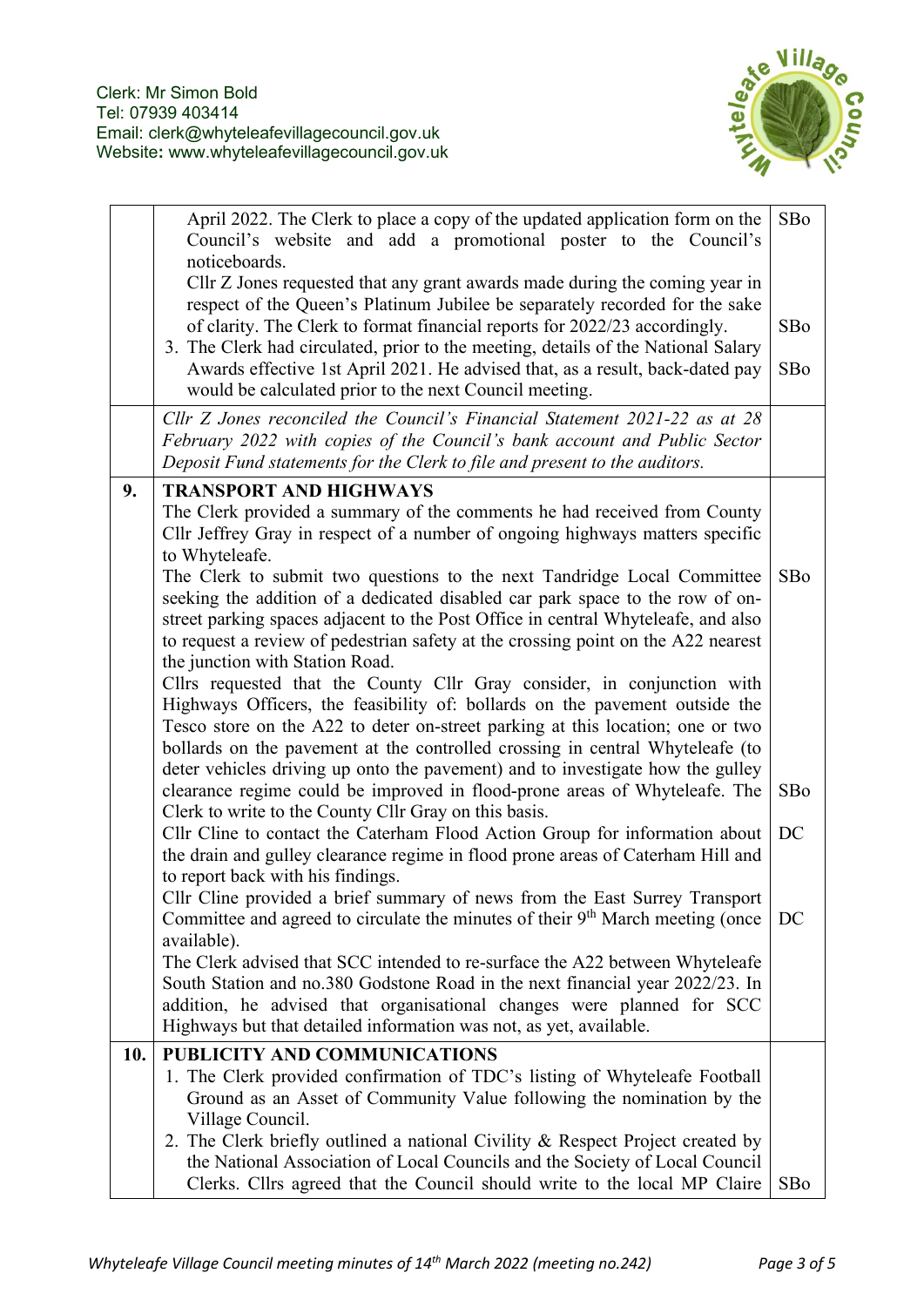

|     | Coutinho seeking her backing to raise this important subject in parliament.<br>3. Cllr M Jones to write the Council's next CR3 magazine article (for<br>publication in May) on the subjects of Whyteleafe Football Ground and, if<br>space allows, the reinstatement of an operational Vehicle Activated Sign<br>(VAS) on Whyteleafe Hill.                                                                                                                                                                                                                                                                                                                                                                                                                                                                                                                                                                                                                                               | MJ         |
|-----|------------------------------------------------------------------------------------------------------------------------------------------------------------------------------------------------------------------------------------------------------------------------------------------------------------------------------------------------------------------------------------------------------------------------------------------------------------------------------------------------------------------------------------------------------------------------------------------------------------------------------------------------------------------------------------------------------------------------------------------------------------------------------------------------------------------------------------------------------------------------------------------------------------------------------------------------------------------------------------------|------------|
| 11. | <b>PAYMENTS AND EXPENDITURE</b><br>The Clerk had circulated a list of payments prior to the meeting. In addition to<br>this, Cllrs discussed additional expenditure relating to a second Queens Jubilee<br>commemorative plaque bringing the total cost for two plaques to £319.98 $(£120$<br>had previously been considered at the February 2022 meeting). The full and<br>final list of payments totalling £5,474.98 authorised by Cllrs is shown at<br>Appendix 1: Schedule of Payments.<br>The Clerk reminded Cllrs that an invoice of up to £2,500 was due to be received<br>from SCC in respect of the new VAS on Whyteleafe Hill (this amount had<br>previously been approved by the Council at the September 2021 meeting).<br>Cllrs approved up to £200 for a commemorative tree to be planted (including an<br>irrigation tube, staking etc) in the Community Garden on Whyteleafe Hill. The<br>Clerk to procure the above items and dispense payments relating to Appendix 1. | SBo        |
| 12. | <b>NEXT MEETING(S)</b><br>Cllrs requested a meeting on Monday $28th$ March in order to review a small<br>number of time-sensitive issues prior to the next scheduled Council meeting on<br>9 May 2022.                                                                                                                                                                                                                                                                                                                                                                                                                                                                                                                                                                                                                                                                                                                                                                                   | <b>ALL</b> |
|     | SUB-SECTION 2 - PUBLIC BODIES (ADMISSIONS TO MEETINGS)<br><b>ACT 1960:</b><br>None.                                                                                                                                                                                                                                                                                                                                                                                                                                                                                                                                                                                                                                                                                                                                                                                                                                                                                                      |            |